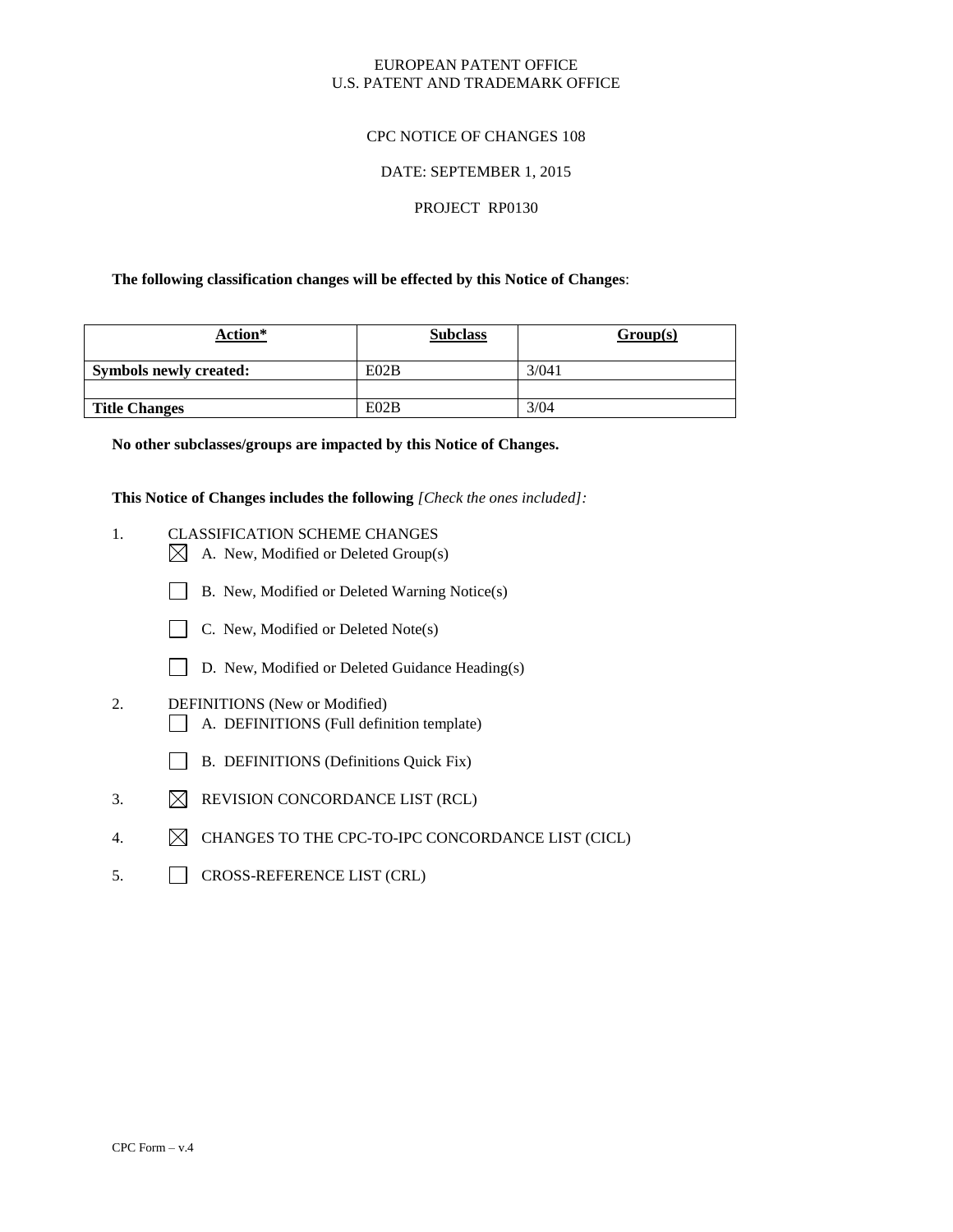#### CPC NOTICE OF CHANGES 108

### DATE: SEPTEMBER 1, 2015

### PROJECT RP0130

### 1. CLASSIFICATION SCHEME CHANGES

### A. New, Modified or Deleted Group(s)

#### **SUBCLASS E02B - HYDRAULIC ENGINEERING**

| Type*                       | <b>Symbol</b> | Indent<br><b>Level</b><br><b>Number</b><br>of dots<br>(e.g. 0, 1, | <b>Title</b><br>(new or modified)<br>"CPC only" text should normally be<br>enclosed in {curly brackets}**                                               | Transferred to <sup>#</sup> |
|-----------------------------|---------------|-------------------------------------------------------------------|---------------------------------------------------------------------------------------------------------------------------------------------------------|-----------------------------|
| $\mathcal{C}_{\mathcal{C}}$ | E02B3/04      |                                                                   | Structures or apparatus for, or methods of,<br>protecting banks, coasts, or harbours ({E02B}<br>$1/003$ takes precedence; sealing or joints<br>E02B3/16 | E02B3/04<br>E02B3/041       |
| N                           | E02B3/041     | $\mathcal{D}$                                                     | using active mechanical means, e.g.<br>fluidizing or pumping }                                                                                          |                             |

 $N =$  new entries where reclassification into entries is involved;  $C =$  entries with modified file scope where reclassification of documents from the entries is involved;  $Q =$  new entries which are firstly populated with documents via administrative transfers from deleted (D) entries. Afterwards, the transferred documents into the Q entry will either stay or be moved to more appropriate entries, as determined by intellectual reclassification; E= existing entries with enlarged file scope, which receive documents from C or D entries, e.g. when a limiting reference is removed from the entry title; M = entries with no change to the file scope (no reclassification);  $D =$  deleted entries;  $F =$  frozen entries will be deleted once reclassification of documents from the entries is completed;  $U =$  entries that are unchanged.

#### NOTES:

- \*\*No {curly brackets} are used for titles in CPC only subclasses, e.g. C12Y, A23Y; 2000 series symbol titles of groups found at the end of schemes (orthogonal codes); or the Y section titles. The {curly brackets} are used for 2000 series symbol titles found interspersed throughout the main trunk schemes (breakdown codes).
- For U groups, the minimum requirement is to include the U group located immediately prior to the N group or N group array, in order to show the N group hierarchy and improve the readability and understanding of the scheme. Always include the symbol, indent level and title of the U group in the table above.
- All entry types should be included in the scheme changes table above for better understanding of the overall scheme change picture. Symbol, indent level, and title are required for all types except "D" which requires only a symbol.
- $#$ "Transferred to" column must be completed for all C, D, and Q type entries.
- When multiple symbols are included in the "Transferred to" column, avoid using ranges of symbols in order to be as precise as possible.
- For administrative transfer of documents, the following text should be used: "< administrative transfer to XX>" or "<administrative transfer to XX and YY simultaneously>" when administrative transfer of the same documents is to more than one place.
- Administrative transfer to main trunk groups is assumed to be "invention information", unless otherwise indicated, and to 2000 series groups is assumed to be "additional information".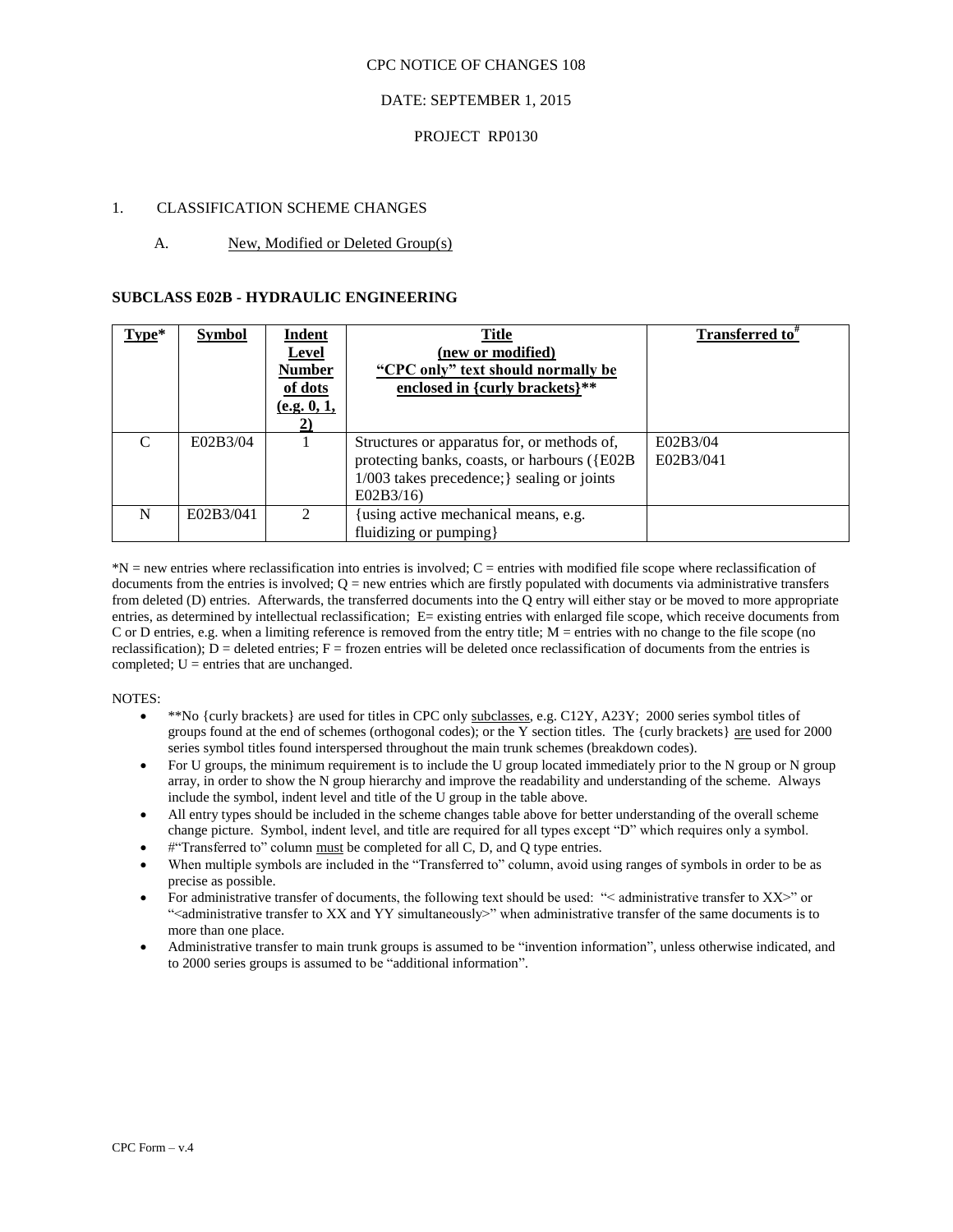#### CPC NOTICE OF CHANGES 108

### DATE: SEPTEMBER 1, 2015

### PROJECT RP0130

# 3. REVISION CONCORDANCE LIST (RCL)

| Type* | From CPC Symbol (existing) | To CPC Symbol(s) |
|-------|----------------------------|------------------|
|       | E02B3/04                   | E02B3/04         |
|       |                            | E02B3/041        |

 $^*C$  = entries with modified file scope where reclassification of documents from the entries is involved; O = new entries which are firstly populated with documents via administrative transfers from deleted (D) entries. Afterwards, the transferred documents into the Q entry will either stay or be moved to more appropriate entries, as determined by intellectual reclassification;  $D =$ deleted entries.

NOTES:

- Only C, D, and Q type entries are included in the table above.
- When multiple symbols are included in the "To" column, avoid using ranges of symbols in order to be as precise as possible.
- For administrative transfer of documents, the following text should be used: "< administrative transfer to XX>" or ">
"<administrative transfer to XX and YY simultaneously>" when administrative transfer of the same documents is to more than one place.
- Administrative transfer to main trunk groups is assumed to be "invention information", unless otherwise indicated, and to 2000 series groups is assumed to be "additional information".